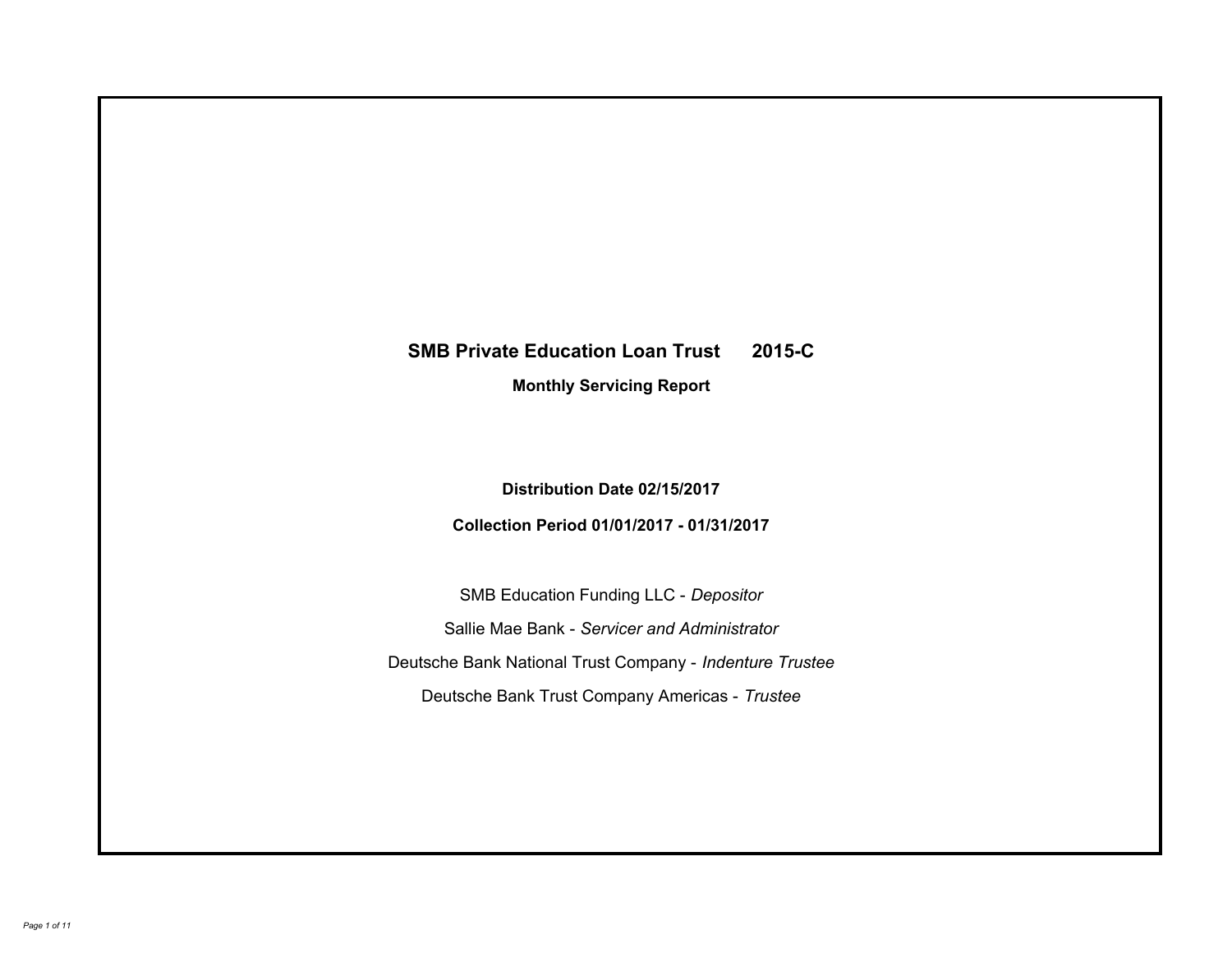| A           | <b>Student Loan Portfolio Characteristics</b> |                                                                                                     | Settlement Date<br>10/27/2015 | 12/31/2016            | 01/31/2017            |
|-------------|-----------------------------------------------|-----------------------------------------------------------------------------------------------------|-------------------------------|-----------------------|-----------------------|
|             | <b>Principal Balance</b>                      |                                                                                                     | \$693,787,197.00              | \$628,416,083.26      | \$618,867,764.07      |
|             | Interest to be Capitalized Balance            |                                                                                                     | 55,852,621.68                 | 38,701,540.64         | 38,948,260.10         |
|             | Pool Balance                                  |                                                                                                     | \$749,639,818.68              | \$667,117,623.90      | \$657,816,024.17      |
|             | Weighted Average Coupon (WAC)                 |                                                                                                     |                               |                       |                       |
|             |                                               | WAC1 (Contractual Interest Rate on the Loan)                                                        | 8.28%                         | 8.71%                 | 8.70%                 |
|             |                                               | WAC2 (Average of Applicable Interest Rate)                                                          | 8.28%                         | 8.68%                 | 8.68%                 |
|             |                                               | WAC3 (Average of Actual Interest Rate)                                                              | 8.22%                         | 8.61%                 | 8.61%                 |
|             | Weighted Average Remaining Term               |                                                                                                     | 127.00                        | 121.80                | 121.43                |
|             | Number of Loans                               |                                                                                                     | 65,154                        | 58,448                | 57,740                |
|             | Number of Borrowers<br>Pool Factor            |                                                                                                     | 45,614                        | 41,087<br>0.889917541 | 40,645<br>0.877509449 |
|             |                                               | Since Issued Total Constant Prepayment Rate (1)                                                     |                               | 7.65%                 | 7.97%                 |
|             |                                               |                                                                                                     |                               |                       |                       |
| B           | <b>Debt Securities</b>                        | <b>Cusip/Isin</b>                                                                                   | 01/17/2017                    |                       | 02/15/2017            |
|             | A1                                            | 78448RAA4                                                                                           | \$76,512,582.84               |                       | \$65,153,401.22       |
|             | A <sub>2</sub> A                              | 78448RAB2                                                                                           | \$207,000,000.00              |                       | \$207,000,000.00      |
|             | A2B                                           | 78448RAC0                                                                                           | \$100,000,000.00              |                       | \$100,000,000.00      |
|             | A <sub>3</sub>                                | 78448RAD8                                                                                           | \$75,000,000.00               |                       | \$75,000,000.00       |
|             | B                                             | 78448RAE6                                                                                           | \$70,000,000.00               |                       | \$70,000,000.00       |
|             | C                                             | 78448RAF3                                                                                           | \$50,000,000.00               |                       | \$50,000,000.00       |
|             |                                               |                                                                                                     |                               |                       |                       |
| $\mathsf C$ | <b>Certificates</b>                           | Cusip/Isin                                                                                          | 01/17/2017                    |                       | 02/15/2017            |
|             | Residual                                      | 78448R106                                                                                           | \$100,000.00                  |                       | \$100,000.00          |
|             |                                               |                                                                                                     |                               |                       |                       |
| D           | <b>Account Balances</b>                       |                                                                                                     | 01/17/2017                    |                       | 02/15/2017            |
|             | Reserve Account Balance                       |                                                                                                     | \$1,884,455.00                |                       | \$1,884,455.00        |
|             |                                               |                                                                                                     |                               |                       |                       |
| E           | <b>Asset / Liability</b>                      |                                                                                                     | 01/17/2017                    |                       | 02/15/2017            |
|             | Overcollateralization Percentage              |                                                                                                     | 13.28%                        |                       | 13.78%                |
|             | Specified Overcollateralization Amount        |                                                                                                     | \$200,135,287.17              |                       | \$197,344,807.25      |
|             | Actual Overcollateralization Amount           |                                                                                                     | \$88,605,041.06               |                       | \$90,662,622.95       |
|             |                                               | (1) For additional information, see 'Since Issued CPR Methodology' found on page 11 of this report. |                               |                       |                       |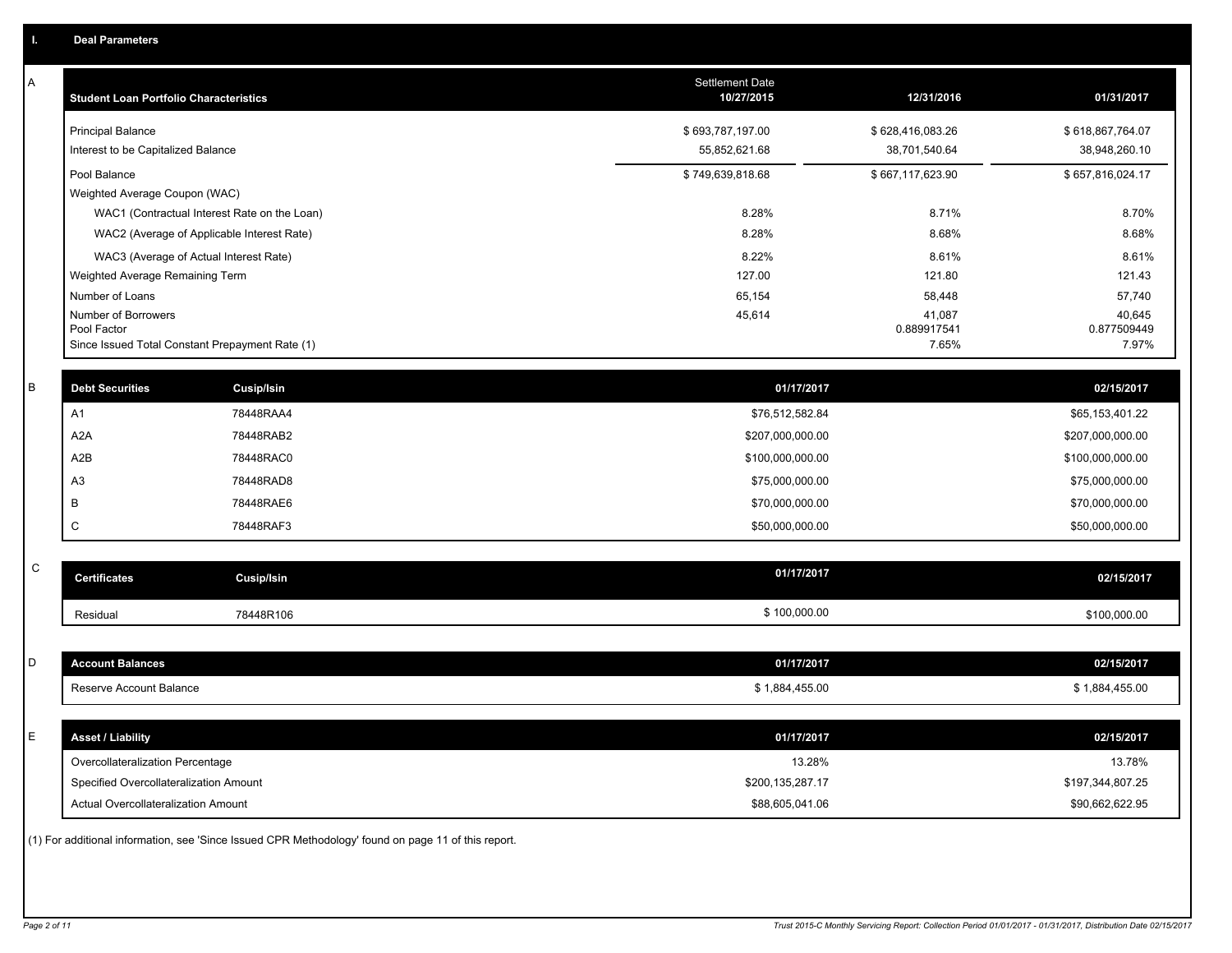### **II. 2015-C Trust Activity 01/01/2017 through 01/31/2017**

| <b>Borrower Principal</b><br>10,003,299.36<br>0.00<br><b>Consolidation Activity Principal</b><br>Seller Principal Reimbursement<br>0.47<br>Servicer Principal Reimbursement<br>0.00<br>0.00<br>Delinquent Principal Purchases by Servicer<br><b>Other Principal Deposits</b><br>52,341.00<br>\$10,055,640.83<br><b>Total Principal Receipts</b><br>B<br><b>Student Loan Interest Receipts</b><br>Borrower Interest<br>2,945,163.64<br>0.00<br><b>Consolidation Activity Interest</b><br>Seller Interest Reimbursement<br>59.00<br>0.00<br>Servicer Interest Reimbursement<br>0.00<br>Delinquent Interest Purchases by Servicer<br><b>Other Interest Deposits</b><br>16,672.99<br>\$2,961,895.63<br><b>Total Interest Receipts</b><br>C<br>\$71,563.68<br><b>Recoveries on Realized Losses</b><br>D<br><b>Investment Income</b><br>\$5,654.85<br>Е<br><b>Funds Borrowed from Next Collection Period</b><br>\$0.00<br>F<br><b>Funds Repaid from Prior Collection Period</b><br>\$0.00<br>G<br>\$0.00<br>Loan Sale or Purchase Proceeds<br>\$0.00<br>н<br>Initial Deposits to Distribution Account<br>\$0.00<br><b>Excess Transferred from Other Accounts</b><br><b>Borrower Benefit Reimbursements</b><br>\$0.00<br>J<br><b>Other Deposits</b><br>\$0.00<br>Κ<br><b>Other Fees Collected</b><br>L<br>\$0.00<br>М<br><b>AVAILABLE FUNDS</b><br>\$13,094,754.99<br>N<br>Non-Cash Principal Activity During Collection Period<br>\$507,321.64<br>O<br>Aggregate Purchased Amounts by the Depositor, Servicer or Seller<br>\$69,013.99<br>P<br>\$0.00<br>Aggregate Loan Substitutions | Α | <b>Student Loan Principal Receipts</b> |  |
|---------------------------------------------------------------------------------------------------------------------------------------------------------------------------------------------------------------------------------------------------------------------------------------------------------------------------------------------------------------------------------------------------------------------------------------------------------------------------------------------------------------------------------------------------------------------------------------------------------------------------------------------------------------------------------------------------------------------------------------------------------------------------------------------------------------------------------------------------------------------------------------------------------------------------------------------------------------------------------------------------------------------------------------------------------------------------------------------------------------------------------------------------------------------------------------------------------------------------------------------------------------------------------------------------------------------------------------------------------------------------------------------------------------------------------------------------------------------------------------------------------------------------------------------------------------------------------|---|----------------------------------------|--|
|                                                                                                                                                                                                                                                                                                                                                                                                                                                                                                                                                                                                                                                                                                                                                                                                                                                                                                                                                                                                                                                                                                                                                                                                                                                                                                                                                                                                                                                                                                                                                                                 |   |                                        |  |
|                                                                                                                                                                                                                                                                                                                                                                                                                                                                                                                                                                                                                                                                                                                                                                                                                                                                                                                                                                                                                                                                                                                                                                                                                                                                                                                                                                                                                                                                                                                                                                                 |   |                                        |  |
|                                                                                                                                                                                                                                                                                                                                                                                                                                                                                                                                                                                                                                                                                                                                                                                                                                                                                                                                                                                                                                                                                                                                                                                                                                                                                                                                                                                                                                                                                                                                                                                 |   |                                        |  |
|                                                                                                                                                                                                                                                                                                                                                                                                                                                                                                                                                                                                                                                                                                                                                                                                                                                                                                                                                                                                                                                                                                                                                                                                                                                                                                                                                                                                                                                                                                                                                                                 |   |                                        |  |
|                                                                                                                                                                                                                                                                                                                                                                                                                                                                                                                                                                                                                                                                                                                                                                                                                                                                                                                                                                                                                                                                                                                                                                                                                                                                                                                                                                                                                                                                                                                                                                                 |   |                                        |  |
|                                                                                                                                                                                                                                                                                                                                                                                                                                                                                                                                                                                                                                                                                                                                                                                                                                                                                                                                                                                                                                                                                                                                                                                                                                                                                                                                                                                                                                                                                                                                                                                 |   |                                        |  |
|                                                                                                                                                                                                                                                                                                                                                                                                                                                                                                                                                                                                                                                                                                                                                                                                                                                                                                                                                                                                                                                                                                                                                                                                                                                                                                                                                                                                                                                                                                                                                                                 |   |                                        |  |
|                                                                                                                                                                                                                                                                                                                                                                                                                                                                                                                                                                                                                                                                                                                                                                                                                                                                                                                                                                                                                                                                                                                                                                                                                                                                                                                                                                                                                                                                                                                                                                                 |   |                                        |  |
|                                                                                                                                                                                                                                                                                                                                                                                                                                                                                                                                                                                                                                                                                                                                                                                                                                                                                                                                                                                                                                                                                                                                                                                                                                                                                                                                                                                                                                                                                                                                                                                 |   |                                        |  |
|                                                                                                                                                                                                                                                                                                                                                                                                                                                                                                                                                                                                                                                                                                                                                                                                                                                                                                                                                                                                                                                                                                                                                                                                                                                                                                                                                                                                                                                                                                                                                                                 |   |                                        |  |
|                                                                                                                                                                                                                                                                                                                                                                                                                                                                                                                                                                                                                                                                                                                                                                                                                                                                                                                                                                                                                                                                                                                                                                                                                                                                                                                                                                                                                                                                                                                                                                                 |   |                                        |  |
|                                                                                                                                                                                                                                                                                                                                                                                                                                                                                                                                                                                                                                                                                                                                                                                                                                                                                                                                                                                                                                                                                                                                                                                                                                                                                                                                                                                                                                                                                                                                                                                 |   |                                        |  |
|                                                                                                                                                                                                                                                                                                                                                                                                                                                                                                                                                                                                                                                                                                                                                                                                                                                                                                                                                                                                                                                                                                                                                                                                                                                                                                                                                                                                                                                                                                                                                                                 |   |                                        |  |
|                                                                                                                                                                                                                                                                                                                                                                                                                                                                                                                                                                                                                                                                                                                                                                                                                                                                                                                                                                                                                                                                                                                                                                                                                                                                                                                                                                                                                                                                                                                                                                                 |   |                                        |  |
|                                                                                                                                                                                                                                                                                                                                                                                                                                                                                                                                                                                                                                                                                                                                                                                                                                                                                                                                                                                                                                                                                                                                                                                                                                                                                                                                                                                                                                                                                                                                                                                 |   |                                        |  |
|                                                                                                                                                                                                                                                                                                                                                                                                                                                                                                                                                                                                                                                                                                                                                                                                                                                                                                                                                                                                                                                                                                                                                                                                                                                                                                                                                                                                                                                                                                                                                                                 |   |                                        |  |
|                                                                                                                                                                                                                                                                                                                                                                                                                                                                                                                                                                                                                                                                                                                                                                                                                                                                                                                                                                                                                                                                                                                                                                                                                                                                                                                                                                                                                                                                                                                                                                                 |   |                                        |  |
|                                                                                                                                                                                                                                                                                                                                                                                                                                                                                                                                                                                                                                                                                                                                                                                                                                                                                                                                                                                                                                                                                                                                                                                                                                                                                                                                                                                                                                                                                                                                                                                 |   |                                        |  |
|                                                                                                                                                                                                                                                                                                                                                                                                                                                                                                                                                                                                                                                                                                                                                                                                                                                                                                                                                                                                                                                                                                                                                                                                                                                                                                                                                                                                                                                                                                                                                                                 |   |                                        |  |
|                                                                                                                                                                                                                                                                                                                                                                                                                                                                                                                                                                                                                                                                                                                                                                                                                                                                                                                                                                                                                                                                                                                                                                                                                                                                                                                                                                                                                                                                                                                                                                                 |   |                                        |  |
|                                                                                                                                                                                                                                                                                                                                                                                                                                                                                                                                                                                                                                                                                                                                                                                                                                                                                                                                                                                                                                                                                                                                                                                                                                                                                                                                                                                                                                                                                                                                                                                 |   |                                        |  |
|                                                                                                                                                                                                                                                                                                                                                                                                                                                                                                                                                                                                                                                                                                                                                                                                                                                                                                                                                                                                                                                                                                                                                                                                                                                                                                                                                                                                                                                                                                                                                                                 |   |                                        |  |
|                                                                                                                                                                                                                                                                                                                                                                                                                                                                                                                                                                                                                                                                                                                                                                                                                                                                                                                                                                                                                                                                                                                                                                                                                                                                                                                                                                                                                                                                                                                                                                                 |   |                                        |  |
|                                                                                                                                                                                                                                                                                                                                                                                                                                                                                                                                                                                                                                                                                                                                                                                                                                                                                                                                                                                                                                                                                                                                                                                                                                                                                                                                                                                                                                                                                                                                                                                 |   |                                        |  |
|                                                                                                                                                                                                                                                                                                                                                                                                                                                                                                                                                                                                                                                                                                                                                                                                                                                                                                                                                                                                                                                                                                                                                                                                                                                                                                                                                                                                                                                                                                                                                                                 |   |                                        |  |
|                                                                                                                                                                                                                                                                                                                                                                                                                                                                                                                                                                                                                                                                                                                                                                                                                                                                                                                                                                                                                                                                                                                                                                                                                                                                                                                                                                                                                                                                                                                                                                                 |   |                                        |  |
|                                                                                                                                                                                                                                                                                                                                                                                                                                                                                                                                                                                                                                                                                                                                                                                                                                                                                                                                                                                                                                                                                                                                                                                                                                                                                                                                                                                                                                                                                                                                                                                 |   |                                        |  |
|                                                                                                                                                                                                                                                                                                                                                                                                                                                                                                                                                                                                                                                                                                                                                                                                                                                                                                                                                                                                                                                                                                                                                                                                                                                                                                                                                                                                                                                                                                                                                                                 |   |                                        |  |
|                                                                                                                                                                                                                                                                                                                                                                                                                                                                                                                                                                                                                                                                                                                                                                                                                                                                                                                                                                                                                                                                                                                                                                                                                                                                                                                                                                                                                                                                                                                                                                                 |   |                                        |  |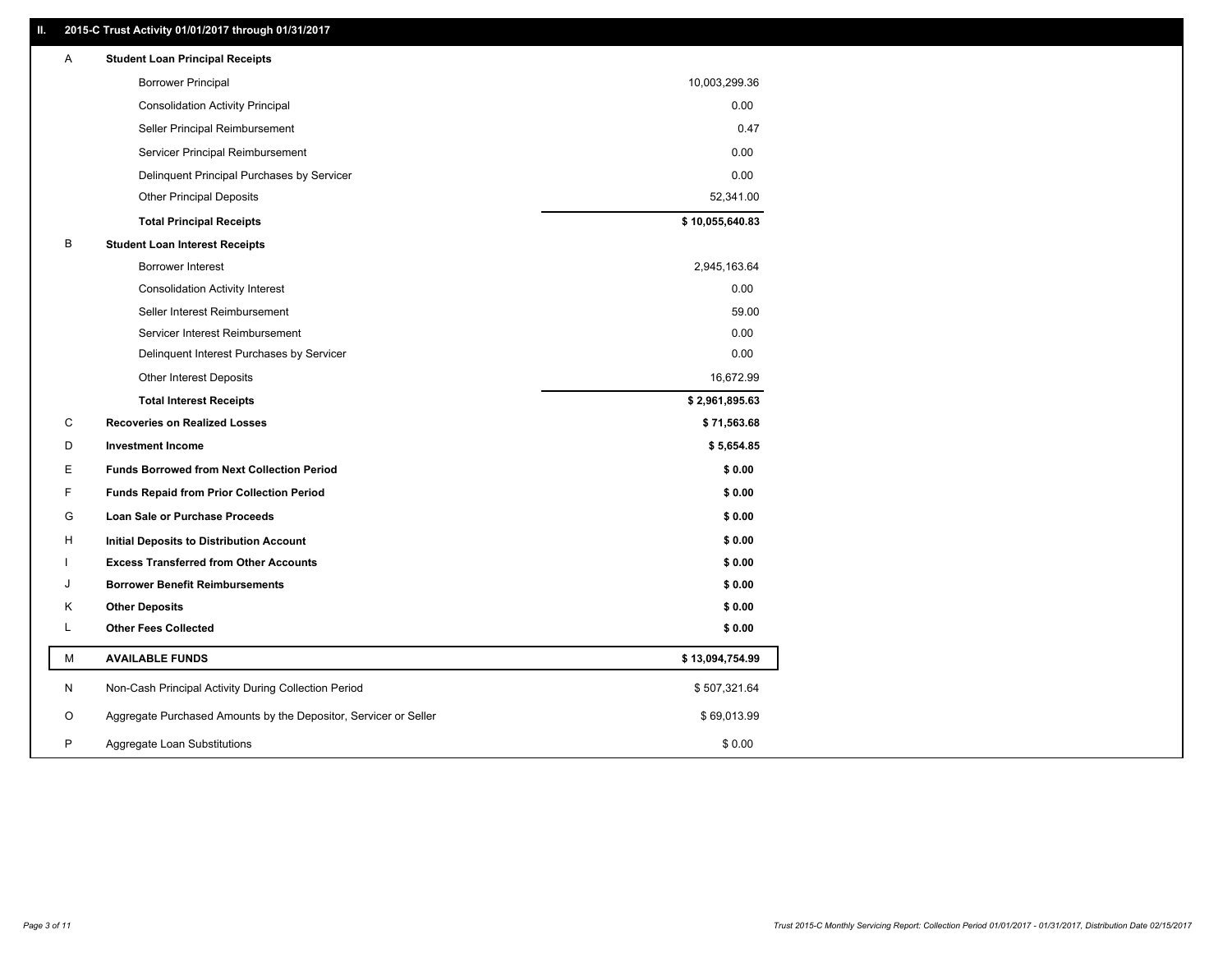|                   |                       |                   |         |                  | <b>Loans by Repayment Status</b> |                            |                          |         |                  |                |                            |
|-------------------|-----------------------|-------------------|---------|------------------|----------------------------------|----------------------------|--------------------------|---------|------------------|----------------|----------------------------|
|                   |                       |                   |         | 01/31/2017       |                                  |                            |                          |         | 12/31/2016       |                |                            |
|                   |                       | Wtd Avg<br>Coupon | # Loans | Principal        | % of Principal                   | % of Loans in<br>Repay (1) | <b>Wtd Avg</b><br>Coupon | # Loans | Principal        | % of Principal | % of Loans in<br>Repay (1) |
| INTERIM:          | IN SCHOOL             | 9.45%             | 6,780   | \$90,497,747.31  | 13.757%                          | $-$ %                      | 9.43%                    | 7,343   | \$97,397,559.88  | 14.600%        | $-$ %                      |
|                   | GRACE                 | 9.26%             | 2,060   | \$27,498,160.02  | 4.180%                           | $-$ %                      | 9.27%                    | 1,717   | \$22,844,575.81  | 3.424%         | $-$ %                      |
|                   | <b>DEFERMENT</b>      | 9.28%             | 2,559   | \$28,663,264.58  | 4.357%                           | $-$ %                      | 9.31%                    | 2,497   | \$27,689,271.25  | 4.151%         | $-$ %                      |
| <b>REPAYMENT:</b> | <b>CURRENT</b>        | 8.34%             | 43,290  | \$469,424,927.33 | 71.361%                          | 91.836%                    | 8.36%                    | 43,991  | \$480,834,179.99 | 72.076%        | 92.613%                    |
|                   | 31-60 DAYS DELINQUENT | 9.17%             | 709     | \$8,868,155.30   | 1.348%                           | 1.735%                     | 8.86%                    | 669     | \$7,470,857.57   | 1.120%         | 1.439%                     |
|                   | 61-90 DAYS DELINQUENT | 8.80%             | 315     | \$3,473,617.30   | 0.528%                           | 0.680%                     | 9.08%                    | 283     | \$3,213,882.54   | 0.482%         | 0.619%                     |
|                   | > 90 DAYS DELINQUENT  | 9.48%             | 146     | \$1,804,083.64   | 0.274%                           | 0.353%                     | 9.23%                    | 146     | \$1,698,108.45   | 0.255%         | 0.327%                     |
|                   | FORBEARANCE           | 8.80%             | 1,881   | \$27,586,068.69  | 4.194%                           | 5.397%                     | 8.71%                    | 1,802   | \$25,969,188.41  | 3.893%         | 5.002%                     |
| <b>TOTAL</b>      |                       |                   | 57,740  | \$657,816,024.17 | 100.00%                          | 100.00%                    |                          | 58,448  | \$667,117,623.90 | 100.00%        | 100.00%                    |

Percentages may not total 100% due to rounding \*

1 Loans classified in "Repayment" include any loan for which interim interest only, \$25 fixed payments or full principal and interest payments are due.

|                         |                                                                                                                              |                          |         |                  | <b>Loans by Borrower Status</b> |                                |                          |         |                  |                |                                |
|-------------------------|------------------------------------------------------------------------------------------------------------------------------|--------------------------|---------|------------------|---------------------------------|--------------------------------|--------------------------|---------|------------------|----------------|--------------------------------|
|                         |                                                                                                                              |                          |         | 01/31/2017       |                                 |                                |                          |         | 12/31/2016       |                |                                |
|                         |                                                                                                                              | <b>Wtd Avg</b><br>Coupon | # Loans | Principal        | % of Principal                  | % of Loans in<br>P&I Repay (2) | <b>Wtd Avg</b><br>Coupon | # Loans | Principal        | % of Principal | % of Loans in<br>P&I Repay (2) |
| INTERIM:                | IN SCHOOL                                                                                                                    | 9.08%                    | 13,985  | \$191,041,355.22 | 29.042%                         | $-$ %                          | 9.07%                    | 14,965  | \$202,564,787.65 | 30.364%        | $-$ %                          |
|                         | <b>GRACE</b>                                                                                                                 | 8.88%                    | 3,725   | \$49,796,985.43  | 7.570%                          | $-$ %                          | 8.87%                    | 3,091   | \$42,292,058.73  | 6.340%         | $-$ %                          |
|                         | <b>DEFERMENT</b>                                                                                                             | 8.88%                    | 4,929   | \$53,791,388.90  | 8.177%                          | $-$ %                          | 8.86%                    | 4,830   | \$52,429,411.96  | 7.859%         | $-$ %                          |
| P&I REPAYMENT:          | <b>CURRENT</b>                                                                                                               | 8.20%                    | 32,126  | \$322,327,635.79 | 49.000%                         | 88.750%                        | 8.25%                    | 32,784  | \$332,817,590.67 | 49.889%        | 89.992%                        |
|                         | 31-60 DAYS DELINQUENT                                                                                                        | 9.18%                    | 665     | \$8,328,698.97   | 1.266%                          | 2.293%                         | 8.80%                    | 578     | \$6,436,850.67   | 0.965%         | 1.740%                         |
|                         | 61-90 DAYS DELINQUENT                                                                                                        | 8.79%                    | 286     | \$3,160,010.61   | 0.480%                          | 0.870%                         | 9.08%                    | 265     | \$3,022,788.48   | 0.453%         | 0.817%                         |
|                         | > 90 DAYS DELINQUENT                                                                                                         | 9.47%                    | 143     | \$1,783,880.56   | 0.271%                          | 0.491%                         | 9.24%                    | 133     | \$1,584,947.33   | 0.238%         | 0.429%                         |
|                         | FORBEARANCE                                                                                                                  | 8.80%                    | 1,881   | \$27,586,068.69  | 4.194%                          | 7.596%                         | 8.71%                    | 1,802   | \$25,969,188.41  | 3.893%         | 7.022%                         |
| <b>TOTAL</b><br>$\star$ | Percentages may not total 100% due to rounding                                                                               |                          | 57,740  | \$657,816,024.17 | 100.00%                         | 100.00%                        |                          | 58,448  | \$667,117,623.90 | 100.00%        | 100.00%                        |
|                         | 2 Loans classified in "P&I Repayment" includes only those loans for which scheduled principal and interest payments are due. |                          |         |                  |                                 |                                |                          |         |                  |                |                                |

WAC reflects WAC3 To conform with company standard reporting these sections now include Princial and Interest Accrued to Capitalize.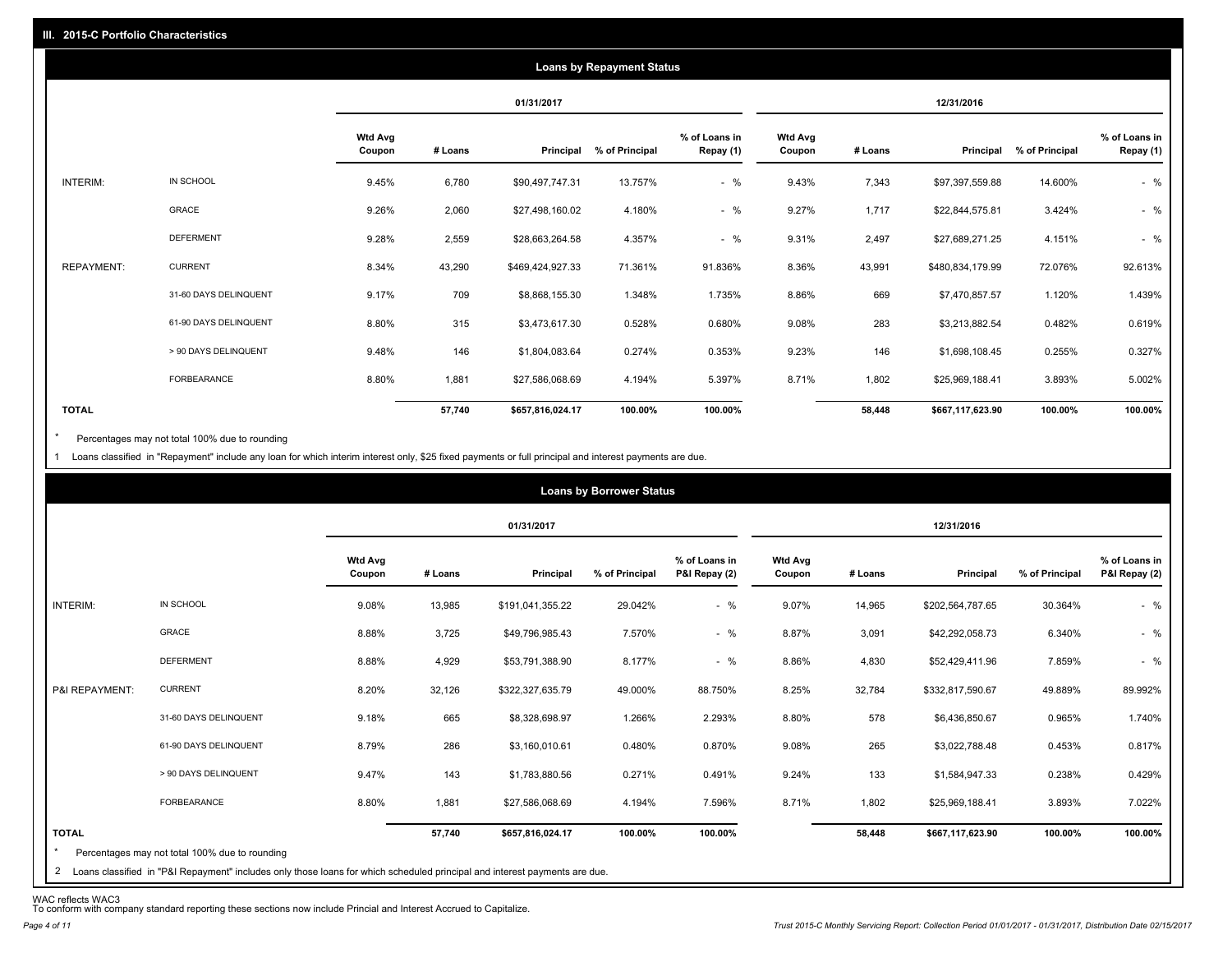| Pool Balance<br>\$657,816,024.17<br>\$667,117,623.90<br>Total # Loans<br>57,740<br>58,448<br>Total # Borrowers<br>40,645<br>41,087<br>8.68%<br>8.68%<br>Weighted Average Coupon<br>121.43<br>121.80<br>Weighted Average Remaining Term<br>92.8%<br>92.7%<br>Percent of Pool - Cosigned<br>7.2%<br>7.3%<br>Percent of Pool - Non Cosigned<br>Borrower Interest Accrued for Period<br>\$4,480,561.50<br>\$4,528,966.04<br>Outstanding Borrower Interest Accrued<br>\$42,281,995.62<br>\$42,081,997.57<br>Gross Principal Realized Loss - Periodic<br>\$793,135.47<br>\$735,221.82<br>Gross Principal Realized Loss - Cumulative<br>\$7,466,537.31<br>\$6,673,401.84<br>Recoveries on Realized Losses - Periodic<br>\$71,563.68<br>\$50,210.23<br>Recoveries on Realized Losses - Cumulative<br>\$383,561.47<br>\$311,997.79<br>Net Losses - Periodic<br>\$721,571.79<br>\$685,011.59<br>Net Losses - Cumulative<br>\$7,082,975.84<br>\$6,361,404.05<br>Non-Cash Principal Activity - Capitalized Interest<br>\$1,300,174.76<br>\$5,463,667.76<br>7.97%<br>Since Issued Total Constant Prepayment Rate (CPR) (1)<br>7.65%<br><b>Loan Substitutions</b><br>\$0.00<br>\$0.00<br><b>Cumulative Loan Substitutions</b><br>\$0.00<br>\$0.00<br><b>Unpaid Servicing Fees</b><br>\$0.00<br>\$0.00<br><b>Unpaid Administration Fees</b><br>\$0.00<br>\$0.00<br><b>Unpaid Carryover Servicing Fees</b><br>\$0.00<br>\$0.00<br>Note Interest Shortfall<br>\$0.00<br>\$0.00<br>Loans in Modification<br>\$13,368,584.78<br>\$12,727,825.04<br>% of Loans in Modification as a % of Loans in Repayment (P&I)<br>3.69%<br>3.45%<br>% Annualized Gross Principal Realized Loss - Periodic as a %<br>2.62%<br>2.39%<br>of Loans in Repayment (P&I) * 12<br>% Gross Principal Realized Loss - Cumulative as a % of<br>Original Pool Balance<br>1.00%<br>0.89% | 1/31/2017 | 12/31/2016 |  |
|--------------------------------------------------------------------------------------------------------------------------------------------------------------------------------------------------------------------------------------------------------------------------------------------------------------------------------------------------------------------------------------------------------------------------------------------------------------------------------------------------------------------------------------------------------------------------------------------------------------------------------------------------------------------------------------------------------------------------------------------------------------------------------------------------------------------------------------------------------------------------------------------------------------------------------------------------------------------------------------------------------------------------------------------------------------------------------------------------------------------------------------------------------------------------------------------------------------------------------------------------------------------------------------------------------------------------------------------------------------------------------------------------------------------------------------------------------------------------------------------------------------------------------------------------------------------------------------------------------------------------------------------------------------------------------------------------------------------------------------------------------------------------------------------------------------------------------------------|-----------|------------|--|
|                                                                                                                                                                                                                                                                                                                                                                                                                                                                                                                                                                                                                                                                                                                                                                                                                                                                                                                                                                                                                                                                                                                                                                                                                                                                                                                                                                                                                                                                                                                                                                                                                                                                                                                                                                                                                                            |           |            |  |
|                                                                                                                                                                                                                                                                                                                                                                                                                                                                                                                                                                                                                                                                                                                                                                                                                                                                                                                                                                                                                                                                                                                                                                                                                                                                                                                                                                                                                                                                                                                                                                                                                                                                                                                                                                                                                                            |           |            |  |
|                                                                                                                                                                                                                                                                                                                                                                                                                                                                                                                                                                                                                                                                                                                                                                                                                                                                                                                                                                                                                                                                                                                                                                                                                                                                                                                                                                                                                                                                                                                                                                                                                                                                                                                                                                                                                                            |           |            |  |
|                                                                                                                                                                                                                                                                                                                                                                                                                                                                                                                                                                                                                                                                                                                                                                                                                                                                                                                                                                                                                                                                                                                                                                                                                                                                                                                                                                                                                                                                                                                                                                                                                                                                                                                                                                                                                                            |           |            |  |
|                                                                                                                                                                                                                                                                                                                                                                                                                                                                                                                                                                                                                                                                                                                                                                                                                                                                                                                                                                                                                                                                                                                                                                                                                                                                                                                                                                                                                                                                                                                                                                                                                                                                                                                                                                                                                                            |           |            |  |
|                                                                                                                                                                                                                                                                                                                                                                                                                                                                                                                                                                                                                                                                                                                                                                                                                                                                                                                                                                                                                                                                                                                                                                                                                                                                                                                                                                                                                                                                                                                                                                                                                                                                                                                                                                                                                                            |           |            |  |
|                                                                                                                                                                                                                                                                                                                                                                                                                                                                                                                                                                                                                                                                                                                                                                                                                                                                                                                                                                                                                                                                                                                                                                                                                                                                                                                                                                                                                                                                                                                                                                                                                                                                                                                                                                                                                                            |           |            |  |
|                                                                                                                                                                                                                                                                                                                                                                                                                                                                                                                                                                                                                                                                                                                                                                                                                                                                                                                                                                                                                                                                                                                                                                                                                                                                                                                                                                                                                                                                                                                                                                                                                                                                                                                                                                                                                                            |           |            |  |
|                                                                                                                                                                                                                                                                                                                                                                                                                                                                                                                                                                                                                                                                                                                                                                                                                                                                                                                                                                                                                                                                                                                                                                                                                                                                                                                                                                                                                                                                                                                                                                                                                                                                                                                                                                                                                                            |           |            |  |
|                                                                                                                                                                                                                                                                                                                                                                                                                                                                                                                                                                                                                                                                                                                                                                                                                                                                                                                                                                                                                                                                                                                                                                                                                                                                                                                                                                                                                                                                                                                                                                                                                                                                                                                                                                                                                                            |           |            |  |
|                                                                                                                                                                                                                                                                                                                                                                                                                                                                                                                                                                                                                                                                                                                                                                                                                                                                                                                                                                                                                                                                                                                                                                                                                                                                                                                                                                                                                                                                                                                                                                                                                                                                                                                                                                                                                                            |           |            |  |
|                                                                                                                                                                                                                                                                                                                                                                                                                                                                                                                                                                                                                                                                                                                                                                                                                                                                                                                                                                                                                                                                                                                                                                                                                                                                                                                                                                                                                                                                                                                                                                                                                                                                                                                                                                                                                                            |           |            |  |
|                                                                                                                                                                                                                                                                                                                                                                                                                                                                                                                                                                                                                                                                                                                                                                                                                                                                                                                                                                                                                                                                                                                                                                                                                                                                                                                                                                                                                                                                                                                                                                                                                                                                                                                                                                                                                                            |           |            |  |
|                                                                                                                                                                                                                                                                                                                                                                                                                                                                                                                                                                                                                                                                                                                                                                                                                                                                                                                                                                                                                                                                                                                                                                                                                                                                                                                                                                                                                                                                                                                                                                                                                                                                                                                                                                                                                                            |           |            |  |
|                                                                                                                                                                                                                                                                                                                                                                                                                                                                                                                                                                                                                                                                                                                                                                                                                                                                                                                                                                                                                                                                                                                                                                                                                                                                                                                                                                                                                                                                                                                                                                                                                                                                                                                                                                                                                                            |           |            |  |
|                                                                                                                                                                                                                                                                                                                                                                                                                                                                                                                                                                                                                                                                                                                                                                                                                                                                                                                                                                                                                                                                                                                                                                                                                                                                                                                                                                                                                                                                                                                                                                                                                                                                                                                                                                                                                                            |           |            |  |
|                                                                                                                                                                                                                                                                                                                                                                                                                                                                                                                                                                                                                                                                                                                                                                                                                                                                                                                                                                                                                                                                                                                                                                                                                                                                                                                                                                                                                                                                                                                                                                                                                                                                                                                                                                                                                                            |           |            |  |
|                                                                                                                                                                                                                                                                                                                                                                                                                                                                                                                                                                                                                                                                                                                                                                                                                                                                                                                                                                                                                                                                                                                                                                                                                                                                                                                                                                                                                                                                                                                                                                                                                                                                                                                                                                                                                                            |           |            |  |
|                                                                                                                                                                                                                                                                                                                                                                                                                                                                                                                                                                                                                                                                                                                                                                                                                                                                                                                                                                                                                                                                                                                                                                                                                                                                                                                                                                                                                                                                                                                                                                                                                                                                                                                                                                                                                                            |           |            |  |
|                                                                                                                                                                                                                                                                                                                                                                                                                                                                                                                                                                                                                                                                                                                                                                                                                                                                                                                                                                                                                                                                                                                                                                                                                                                                                                                                                                                                                                                                                                                                                                                                                                                                                                                                                                                                                                            |           |            |  |
|                                                                                                                                                                                                                                                                                                                                                                                                                                                                                                                                                                                                                                                                                                                                                                                                                                                                                                                                                                                                                                                                                                                                                                                                                                                                                                                                                                                                                                                                                                                                                                                                                                                                                                                                                                                                                                            |           |            |  |
|                                                                                                                                                                                                                                                                                                                                                                                                                                                                                                                                                                                                                                                                                                                                                                                                                                                                                                                                                                                                                                                                                                                                                                                                                                                                                                                                                                                                                                                                                                                                                                                                                                                                                                                                                                                                                                            |           |            |  |
|                                                                                                                                                                                                                                                                                                                                                                                                                                                                                                                                                                                                                                                                                                                                                                                                                                                                                                                                                                                                                                                                                                                                                                                                                                                                                                                                                                                                                                                                                                                                                                                                                                                                                                                                                                                                                                            |           |            |  |
|                                                                                                                                                                                                                                                                                                                                                                                                                                                                                                                                                                                                                                                                                                                                                                                                                                                                                                                                                                                                                                                                                                                                                                                                                                                                                                                                                                                                                                                                                                                                                                                                                                                                                                                                                                                                                                            |           |            |  |
|                                                                                                                                                                                                                                                                                                                                                                                                                                                                                                                                                                                                                                                                                                                                                                                                                                                                                                                                                                                                                                                                                                                                                                                                                                                                                                                                                                                                                                                                                                                                                                                                                                                                                                                                                                                                                                            |           |            |  |
|                                                                                                                                                                                                                                                                                                                                                                                                                                                                                                                                                                                                                                                                                                                                                                                                                                                                                                                                                                                                                                                                                                                                                                                                                                                                                                                                                                                                                                                                                                                                                                                                                                                                                                                                                                                                                                            |           |            |  |
|                                                                                                                                                                                                                                                                                                                                                                                                                                                                                                                                                                                                                                                                                                                                                                                                                                                                                                                                                                                                                                                                                                                                                                                                                                                                                                                                                                                                                                                                                                                                                                                                                                                                                                                                                                                                                                            |           |            |  |
|                                                                                                                                                                                                                                                                                                                                                                                                                                                                                                                                                                                                                                                                                                                                                                                                                                                                                                                                                                                                                                                                                                                                                                                                                                                                                                                                                                                                                                                                                                                                                                                                                                                                                                                                                                                                                                            |           |            |  |

(1) For additional information, see 'Since Issued CPR Methodology' found on page 11 of this report.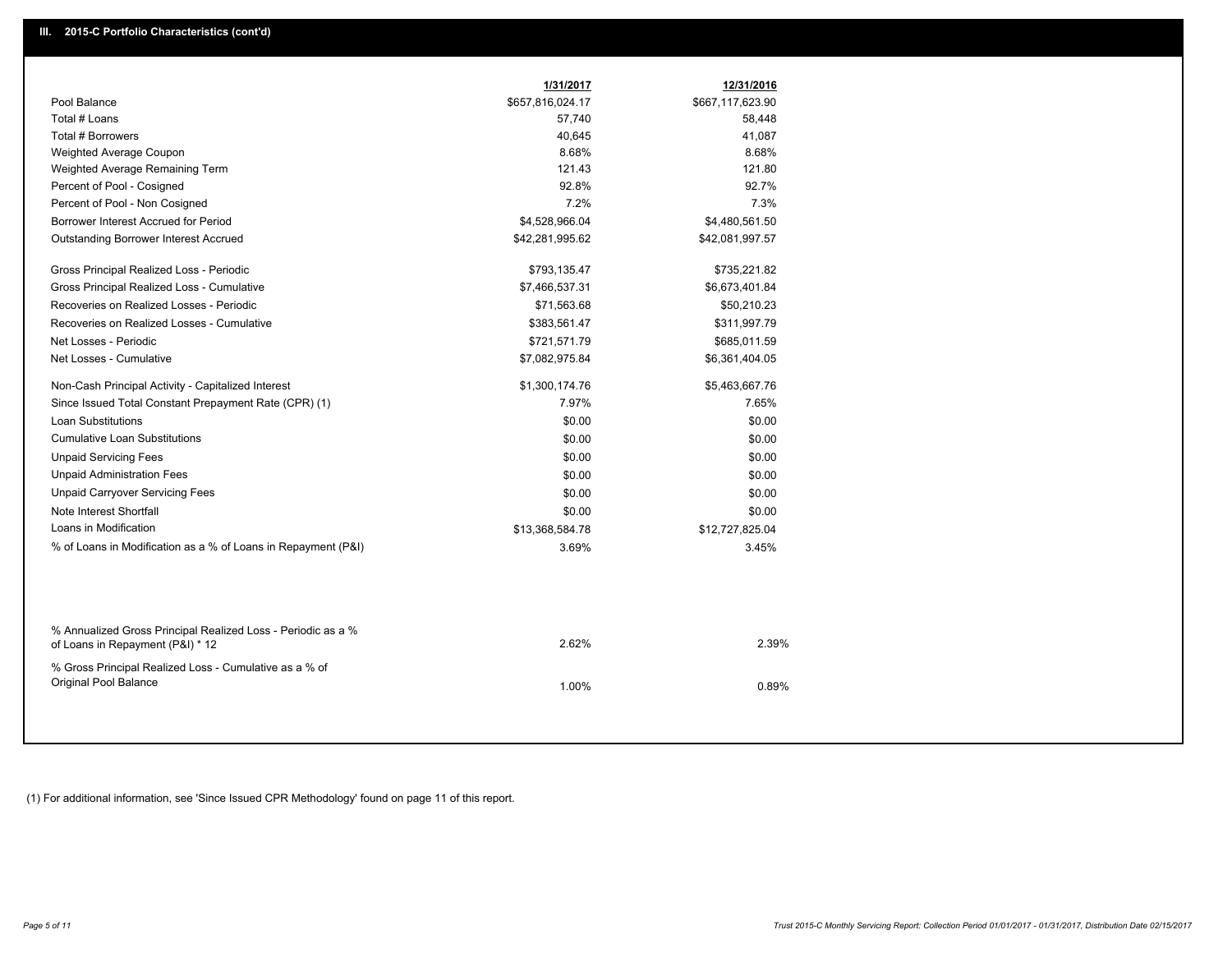#### **Loan Program**  A

|                                    | Weighted<br><b>Average Coupon</b> | # LOANS | <b>S AMOUNT</b>  | $%$ *    |
|------------------------------------|-----------------------------------|---------|------------------|----------|
| - Smart Option Interest-Only Loans | 7.64%                             | 13,164  | \$118,772,177.11 | 18.056%  |
| - Smart Option Fixed Pay Loans     | 8.53%                             | 15,409  | \$208,291,929.81 | 31.664%  |
| - Smart Option Deferred Loans      | $9.00\%$                          | 29,167  | \$330,751,917.25 | 50.280%  |
| - Other Loan Programs              | $0.00\%$                          | 0       | \$0.00           | 0.000%   |
| Total                              | 8.61%                             | 57,740  | \$657,816,024.17 | 100.000% |

\* Percentages may not total 100% due to rounding

B

C

**Index Type**

|                       | Weighted<br><b>Average Coupon</b> | # LOANS | <b>\$ AMOUNT</b> | $%$ *     |
|-----------------------|-----------------------------------|---------|------------------|-----------|
| - Fixed Rate Loans    | 9.04%                             | 10,551  | \$136,138,197.44 | 20.695%   |
| - LIBOR Indexed Loans | 8.49%                             | 47.189  | \$521,677,826.73 | 79.305%   |
| - Other Index Rates   | $0.00\%$                          |         | \$0.00           | $0.000\%$ |
| Total                 | 8.61%                             | 57,740  | \$657,816,024.17 | 100.000%  |

\* Percentages may not total 100% due to rounding

## **Weighted Average Recent FICO**

| $0 - 639$<br>640 - 669 | 3,459<br>3,183 | \$34,938,801.33  | 5.311%   |
|------------------------|----------------|------------------|----------|
|                        |                |                  |          |
|                        |                | \$33,205,455.74  | 5.048%   |
| 670 - 699              | 6,723          | \$75,799,655.05  | 11.523%  |
| 700 - 739              | 13,362         | \$153,842,147.00 | 23.387%  |
| $740 +$                | 31,004         | \$359,976,780.40 | 54.723%  |
| $N/A$ <sub>(1)</sub>   | 9              | \$53,184.65      | 0.008%   |
| <b>Total</b>           | 57,740         | \$657,816,024.17 | 100.000% |

WAC reflects WAC3

To conform with company standard reporting these sections now include Princial and Interest Accrued to Capitalize.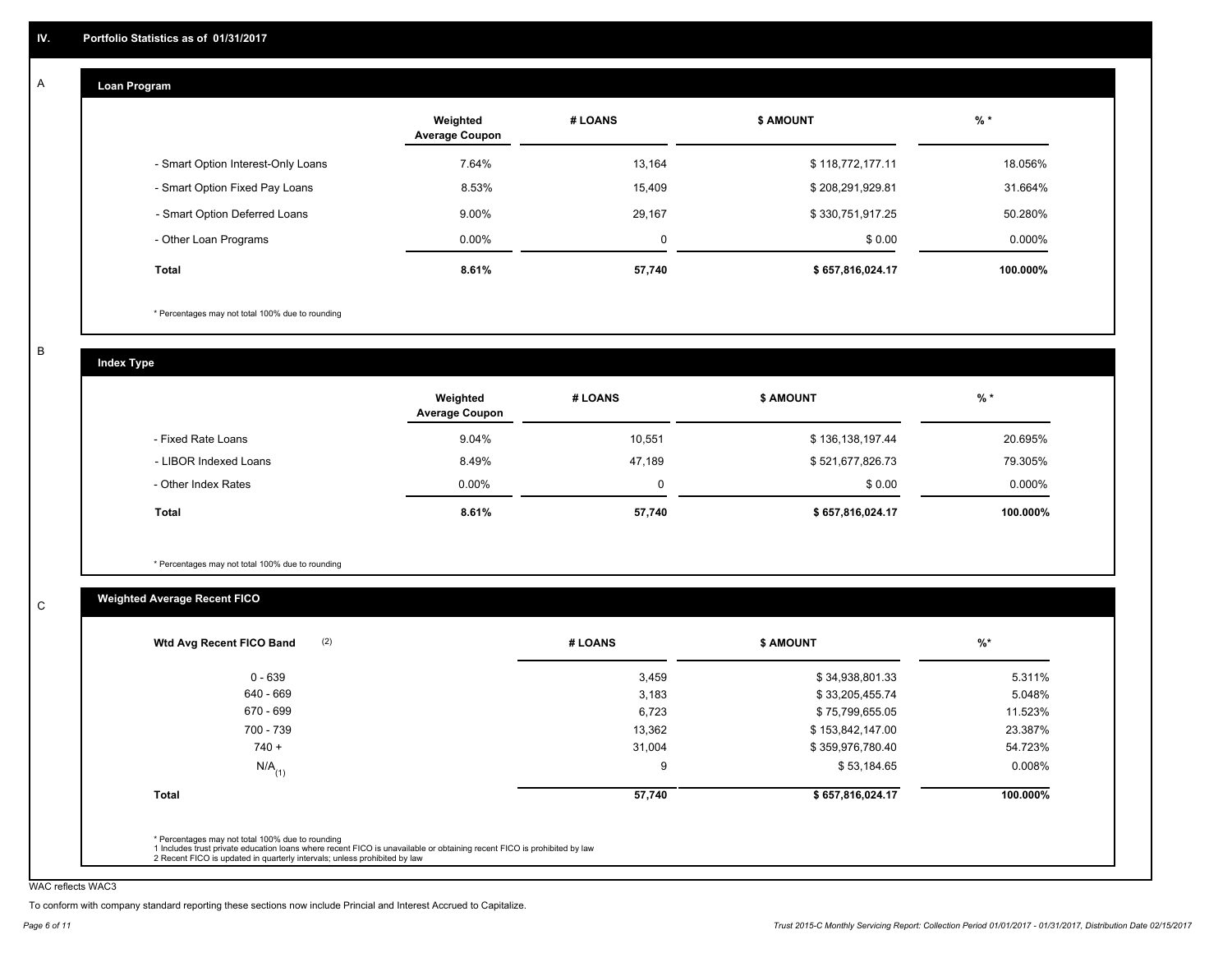| ۷. |       | 2015-C Reserve Account and Principal Distribution Calculations                                      |                  |  |
|----|-------|-----------------------------------------------------------------------------------------------------|------------------|--|
| А. |       | <b>Reserve Account</b>                                                                              |                  |  |
|    |       | Specified Reserve Account Balance                                                                   | \$1,884,455.00   |  |
|    |       | Actual Reserve Account Balance                                                                      | \$1,884,455.00   |  |
| В. |       | <b>Principal Distribution Amount</b>                                                                |                  |  |
|    | i.    | Class A Notes Outstanding                                                                           | \$458,512,582.84 |  |
|    | ii.   | Pool Balance                                                                                        | \$657,816,024.17 |  |
|    | iii.  | First Priority Principal Distribution Amount (i - ii)                                               | \$0.00           |  |
|    |       |                                                                                                     |                  |  |
|    | iv.   | Class A and B Notes Outstanding                                                                     | \$528,512,582.84 |  |
|    | v.    | First Priority Principal Distribution Amount                                                        | \$0.00           |  |
|    | vi.   | Pool Balance                                                                                        | \$657,816,024.17 |  |
|    | vii.  | Specified Overcollateralization Amount                                                              | \$197,344,807.25 |  |
|    | viii. | Available Funds (after payment of waterfall items A through H)                                      | \$0.00           |  |
|    | ix.   | Class C Notes Outstanding                                                                           | \$50,000,000.00  |  |
|    | x.    | Regular Principal Distribution Amount (if (iv > 0, (iv - v) - (vi - vii), min(viii, ix))            | \$68,041,365.92  |  |
|    |       |                                                                                                     |                  |  |
|    | xi.   | Pool Balance                                                                                        | \$657,816,024.17 |  |
|    | xii.  | 10% of Initial Pool Balance                                                                         | \$74,963,981.87  |  |
|    | xiii. | First Priority Principal Distribution Amount                                                        | \$0.00           |  |
|    | XIV.  | Regular Principal Distribution Amount                                                               | \$68,041,365.92  |  |
|    | XV.   | Available Funds (after payment of waterfall items A through J)                                      | \$0.00           |  |
|    |       | xvi. Additional Principal Distribution Amount (if( $ix \le x$ , min( $xv$ , $xi$ - $xiii - xiv$ ))) | \$0.00           |  |
|    |       |                                                                                                     |                  |  |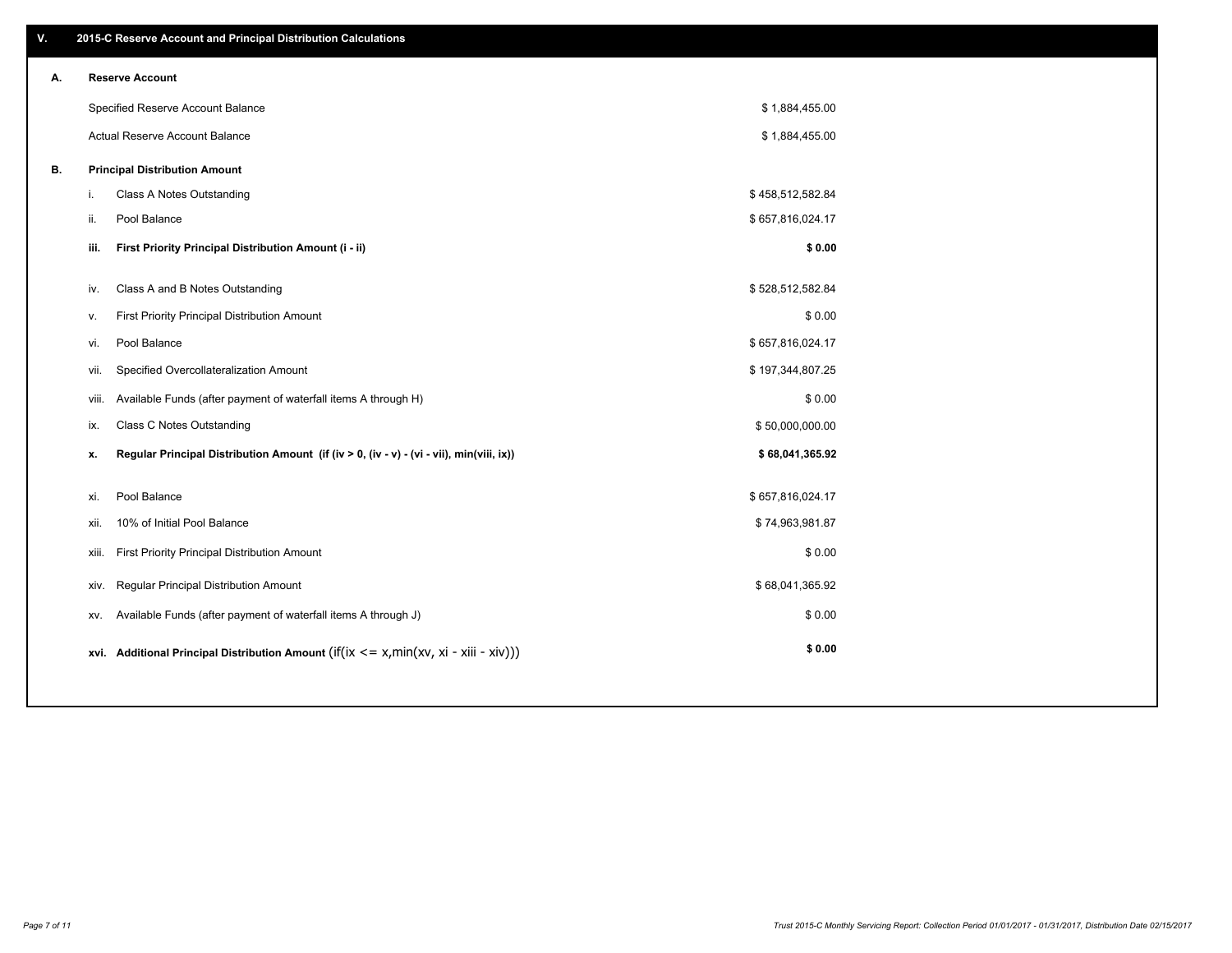|    |                                                         | Paid            | <b>Funds Balance</b> |
|----|---------------------------------------------------------|-----------------|----------------------|
|    |                                                         |                 |                      |
|    | <b>Total Available Funds</b>                            |                 | \$13,094,754.99      |
| A  | <b>Trustee Fees</b>                                     | \$0.00          | \$13,094,754.99      |
| B  | <b>Servicing Fees</b>                                   | \$419,692.38    | \$12,675,062.61      |
| C  | i. Administration Fees                                  | \$8,333.00      | \$12,666,729.61      |
|    | ii. Unreimbursed Administrator Advances plus any Unpaid | \$0.00          | \$12,666,729.61      |
| D  | Class A Noteholders Interest Distribution Amount        | \$915,881.32    | \$11,750,848.29      |
| Е  | <b>First Priority Principal Payment</b>                 | \$0.00          | \$11,750,848.29      |
| F  | Class B Noteholders Interest Distribution Amount        | \$204,166.67    | \$11,546,681.62      |
| G  | Class C Noteholders Interest Distribution Amount        | \$187,500.00    | \$11,359,181.62      |
| н  | <b>Reinstatement Reserve Account</b>                    | \$0.00          | \$11,359,181.62      |
|    | Regular Principal Distribution                          | \$11,359,181.62 | \$0.00               |
| J  | <b>Carryover Servicing Fees</b>                         | \$0.00          | \$0.00               |
| K  | Additional Principal Distribution Amount                | \$0.00          | \$0.00               |
| ч. | <b>Unpaid Expenses of Trustee</b>                       | \$0.00          | \$0.00               |
| М  | Unpaid Expenses of Administrator                        | \$0.00          | \$0.00               |
| N  | Remaining Funds to the Residual Certificateholders      | \$0.00          | \$0.00               |

#### **Waterfall Conditions**

|      | Pool Balance                                                                       | \$657,816,024.17 |
|------|------------------------------------------------------------------------------------|------------------|
| ii.  | Class A and B Notes Outstanding                                                    | \$528,512,582.84 |
| iii. | Class C Noteholders' Interest Distribution Ratio (i / ii)                          | 124.47%          |
| iv.  | Minimum Ratio                                                                      | 110.00%          |
| ν.   | Is the Class C Noteholders' Interest Distribution Condition Satisfied (iii $>$ iv) | v                |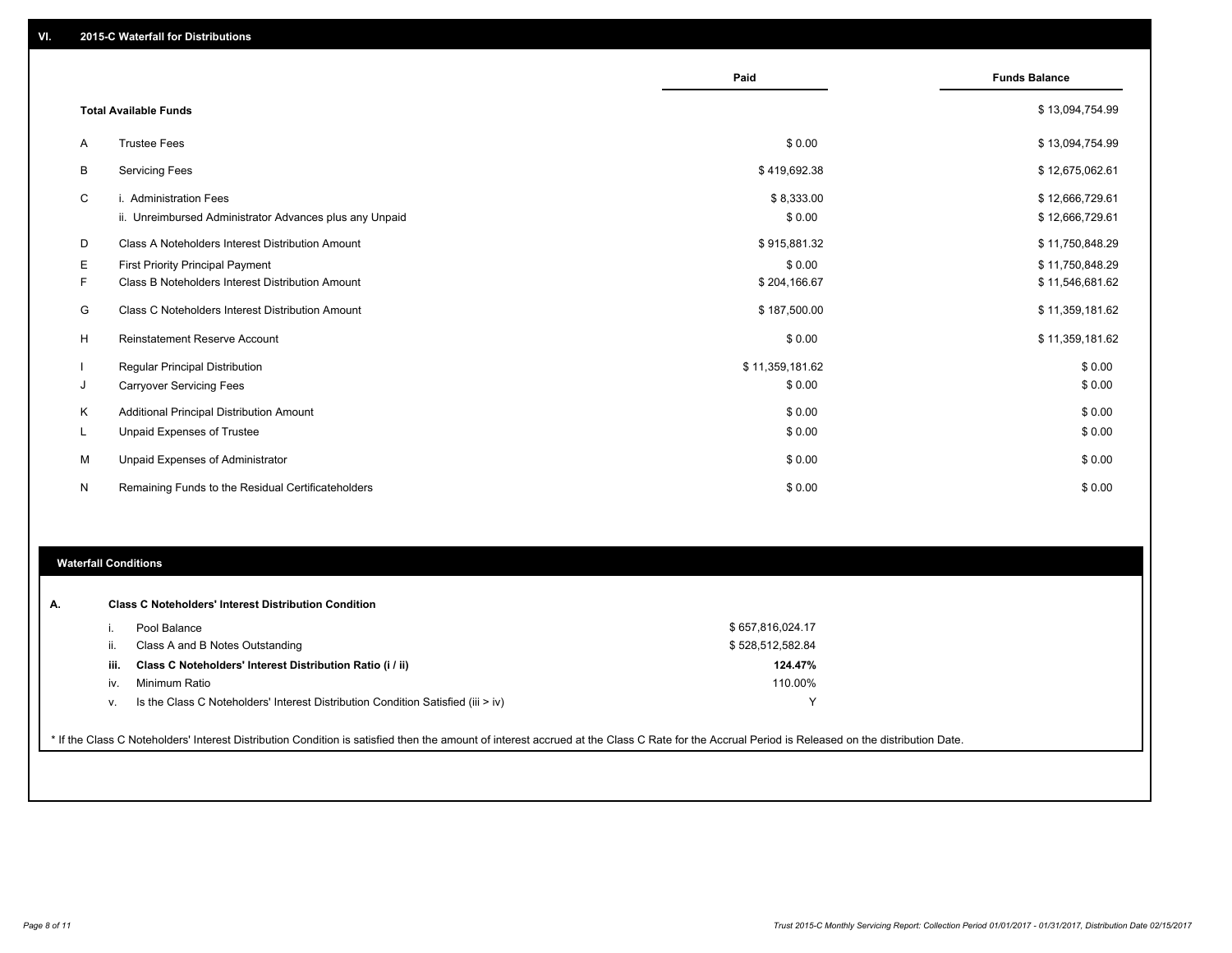| <b>Distribution Amounts</b>                                |                         |                         |                         |
|------------------------------------------------------------|-------------------------|-------------------------|-------------------------|
|                                                            | A1                      | A <sub>2</sub> A        | A <sub>2</sub> B        |
| Cusip/Isin                                                 | 78448RAA4               | 78448RAB2               | 78448RAC0               |
| <b>Beginning Balance</b>                                   | \$76,512,582.84         | \$207,000,000.00        | \$100,000,000.00        |
| Index                                                      | <b>LIBOR</b>            | <b>FIXED</b>            | <b>LIBOR</b>            |
| Spread/Fixed Rate                                          | 0.90%                   | 2.75%                   | 1.40%                   |
| Record Date (Days Prior to Distribution)                   | 1 NEW YORK BUSINESS DAY | 1 NEW YORK BUSINESS DAY | 1 NEW YORK BUSINESS DAY |
| <b>Accrual Period Begin</b>                                | 1/17/2017               | 1/15/2017               | 1/17/2017               |
| <b>Accrual Period End</b>                                  | 2/15/2017               | 2/15/2017               | 2/15/2017               |
| Daycount Fraction                                          | 0.08055556              | 0.08333333              | 0.08055556              |
| Interest Rate*                                             | 1.66722%                | 2.75000%                | 2.16722%                |
| <b>Accrued Interest Factor</b>                             | 0.001343038             | 0.002291667             | 0.001745816             |
| <b>Current Interest Due</b>                                | \$102,759.33            | \$474,375.00            | \$174,581.61            |
| Interest Shortfall from Prior Period Plus Accrued Interest | $\mathsf{\$}$ -         | $\mathsf{\$}$ -         | $\mathsf{\$}$ -         |
| <b>Total Interest Due</b>                                  | \$102,759.33            | \$474,375.00            | \$174,581.61            |
| <b>Interest Paid</b>                                       | \$102,759.33            | \$474,375.00            | \$174,581.61            |
| <b>Interest Shortfall</b>                                  | $\frac{2}{3}$ -         | $\frac{2}{3}$ -         | $\mathsf{\$}$ -         |
| <b>Principal Paid</b>                                      | \$11,359,181.62         | $S -$                   | $S -$                   |
| <b>Ending Principal Balance</b>                            | \$65,153,401.22         | \$207,000,000.00        | \$100,000,000.00        |
| Paydown Factor                                             | 0.057081315             | 0.000000000             | 0.000000000             |
| <b>Ending Balance Factor</b>                               | 0.327404026             | 1.000000000             | 1.000000000             |

\* Pay rates for Current Distribution. For the interest rates applicable to the next distribution date, please see https://www.salliemae.com/about/investors/data/SMBabrate.txt.

**VII. 2015-C Distributions**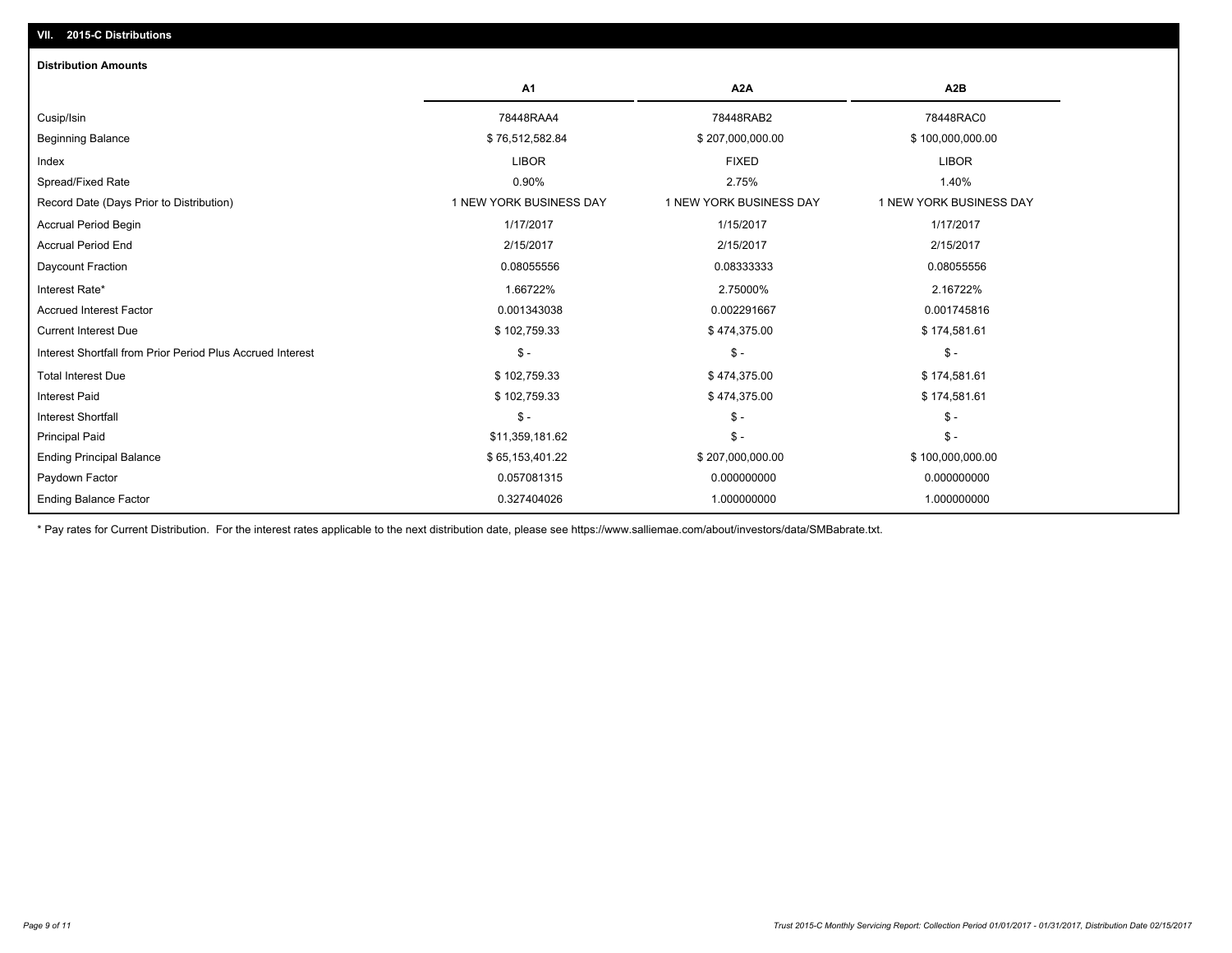| <b>Distribution Amounts</b>                                |                         |                         |                         |
|------------------------------------------------------------|-------------------------|-------------------------|-------------------------|
|                                                            | A3                      | в                       | С                       |
| Cusip/Isin                                                 | 78448RAD8               | 78448RAE6               | 78448RAF3               |
| <b>Beginning Balance</b>                                   | \$75,000,000.00         | \$70,000,000.00         | \$50,000,000.00         |
| Index                                                      | <b>LIBOR</b>            | <b>FIXED</b>            | <b>FIXED</b>            |
| Spread/Fixed Rate                                          | 1.95%                   | 3.50%                   | 4.50%                   |
| Record Date (Days Prior to Distribution)                   | 1 NEW YORK BUSINESS DAY | 1 NEW YORK BUSINESS DAY | 1 NEW YORK BUSINESS DAY |
| <b>Accrual Period Begin</b>                                | 1/17/2017               | 1/15/2017               | 1/15/2017               |
| <b>Accrual Period End</b>                                  | 2/15/2017               | 2/15/2017               | 2/15/2017               |
| Daycount Fraction                                          | 0.08055556              | 0.08333333              | 0.08333333              |
| Interest Rate*                                             | 2.71722%                | 3.50000%                | 4.50000%                |
| <b>Accrued Interest Factor</b>                             | 0.002188872             | 0.002916667             | 0.003750000             |
| <b>Current Interest Due</b>                                | \$164,165.38            | \$204,166.67            | \$187,500.00            |
| Interest Shortfall from Prior Period Plus Accrued Interest | $\mathsf{\$}$ -         | $\mathsf{\$}$ -         | \$ -                    |
| <b>Total Interest Due</b>                                  | \$164,165.38            | \$204,166.67            | \$187,500.00            |
| <b>Interest Paid</b>                                       | \$164,165.38            | \$204,166.67            | \$187,500.00            |
| <b>Interest Shortfall</b>                                  | $\mathsf{\$}$ -         | $\mathsf{\$}$ -         | $S -$                   |
| <b>Principal Paid</b>                                      | $\mathsf{\$}$ -         | $\mathsf S$ -           | $S -$                   |
| <b>Ending Principal Balance</b>                            | \$75,000,000.00         | \$70,000,000.00         | \$50,000,000.00         |
| Paydown Factor                                             | 0.000000000             | 0.000000000             | 0.000000000             |
| <b>Ending Balance Factor</b>                               | 1.000000000             | 1.000000000             | 1.000000000             |

\* Pay rates for Current Distribution. For the interest rates applicable to the next distribution date, please see https://www.salliemae.com/about/investors/data/SMBabrate.txt.

**VII. 2015-C Distributions**